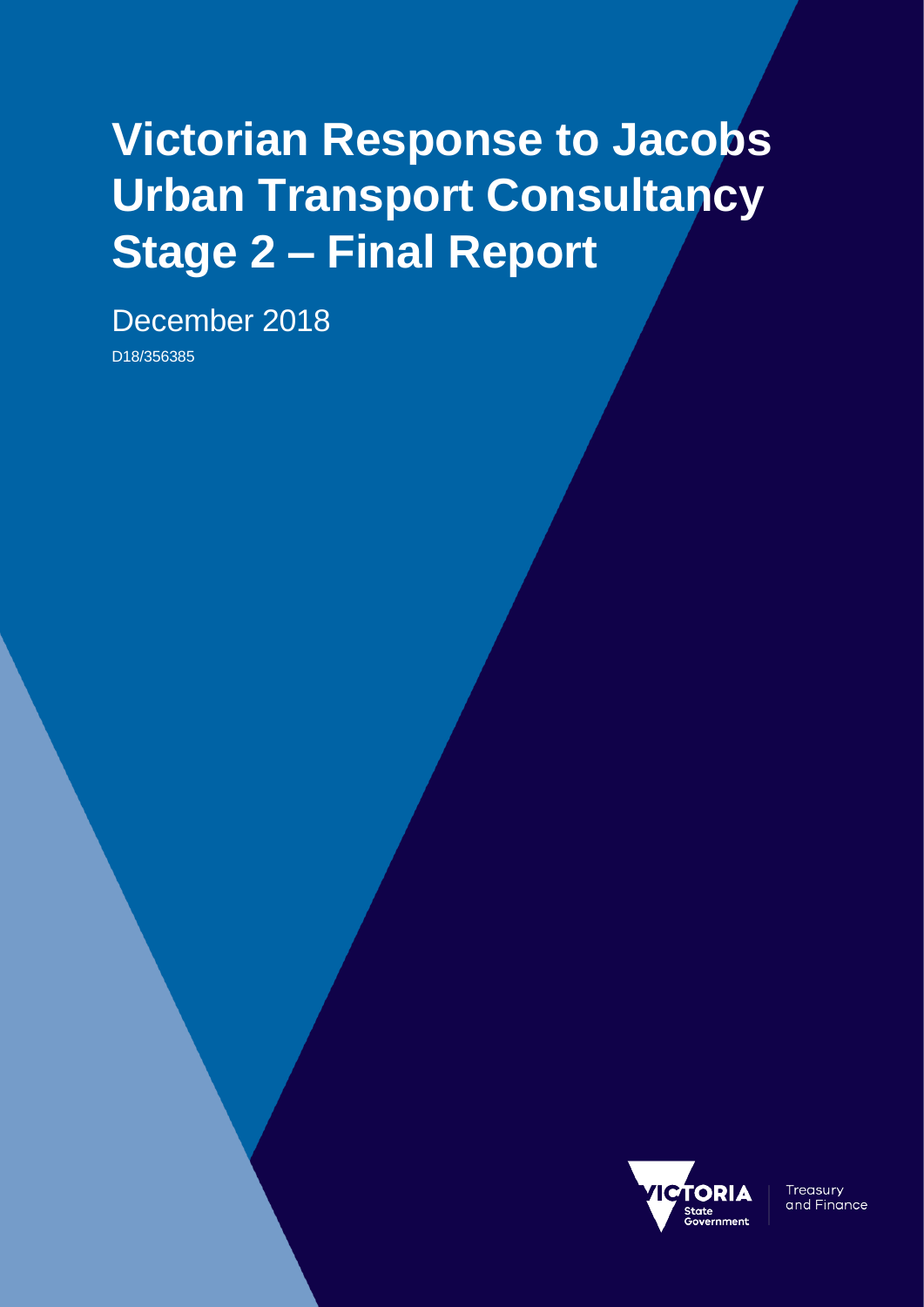The Secretary Department of Treasury and Finance 1 Treasury Place Melbourne Victoria 3002 Australia Telephone: +61 3 9651 5111 Facsimile: +61 3 9651 2062 dtf.vic.gov.au

Authorised by the Victorian Government 1 Treasury Place, Melbourne, 3002

© State of Victoria 2018



You are free to re-use this work under a [Creative Commons Attribution 4.0 licence,](http://creativecommons.org/licenses/by/4.0/) provided you credit the State of Victoria (Department of Treasury and Finance) as author, indicate if changes were made and comply with the other licence terms. The licence does not apply to any branding, including Government logos.

Copyright queries may be directed t[o IPpolicy@dtf.vic.gov.au](mailto:IPpolicy@dtf.vic.gov.au)

Published December 2018

If you would like to receive this publication in an accessible format, please email [information@dtf.vic.gov.au](mailto:information@dtf.vic.gov.au)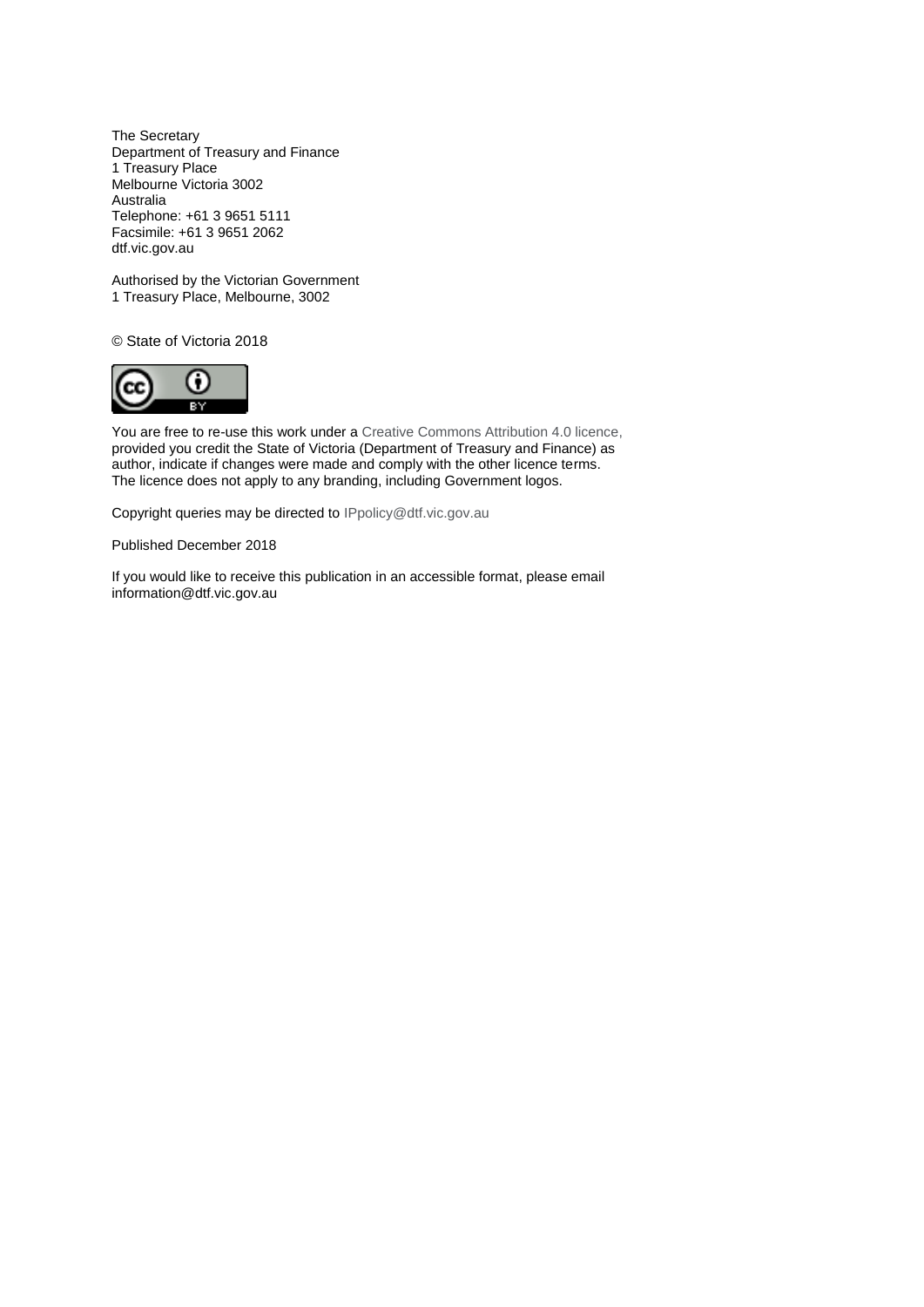## **Contents**

| 1 <sub>1</sub> |     |  |  |
|----------------|-----|--|--|
|                |     |  |  |
| 3.             |     |  |  |
|                | 3.1 |  |  |
|                | 3.2 |  |  |
|                | 3.3 |  |  |
|                | 3.4 |  |  |
|                | 3.5 |  |  |
|                | 3.6 |  |  |
| 4.             |     |  |  |
|                | 4.1 |  |  |
|                | 4.2 |  |  |
|                | 4.3 |  |  |
|                | 4.4 |  |  |
|                | 4.5 |  |  |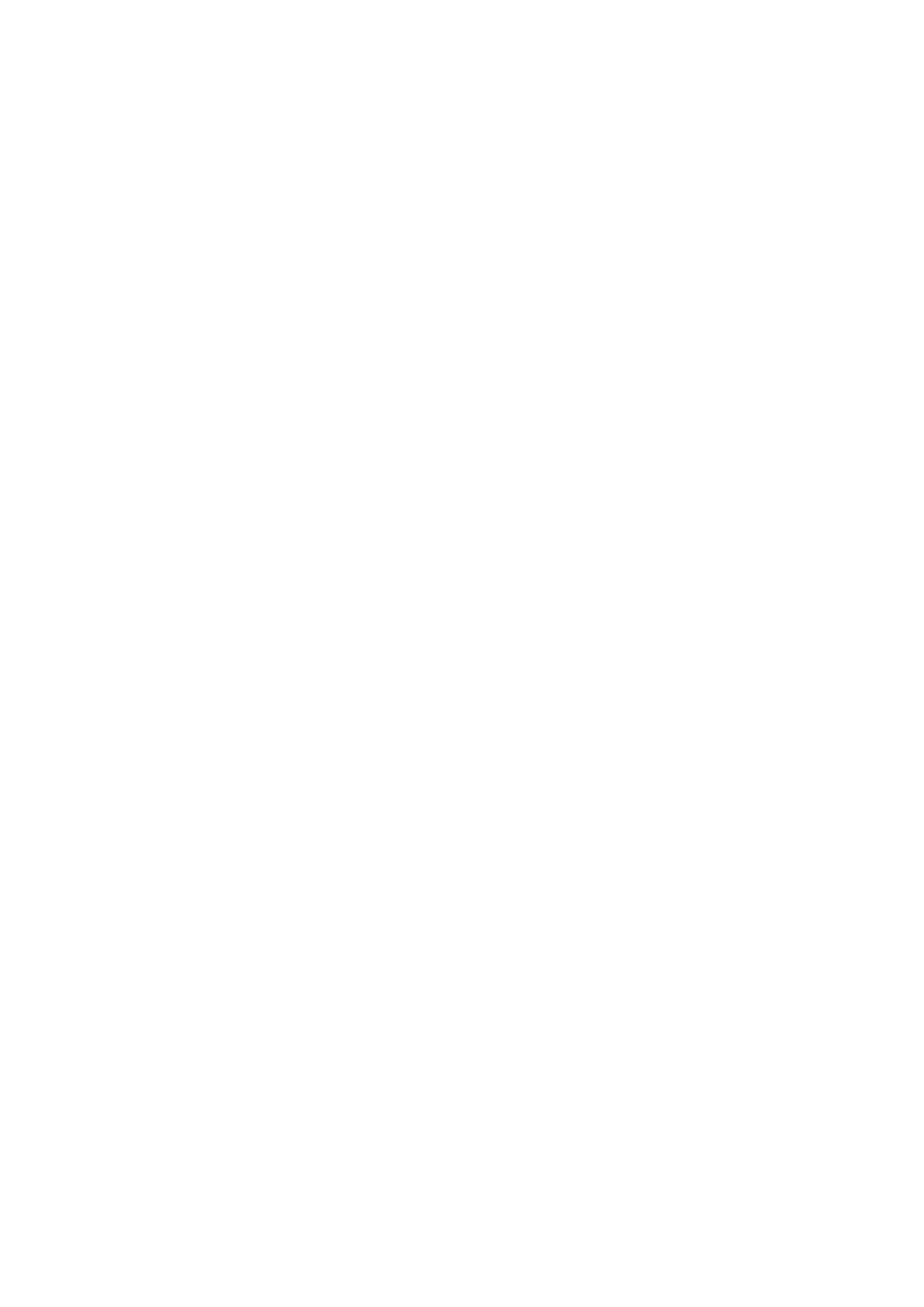## <span id="page-4-0"></span>**1. Introduction**

Victoria acknowledges the efforts of the consultants from Jacobs and Synergies Economic Consulting in preparing the Stage 2 – Final Report to develop an alternative model that could inform future allocation of GST funds to the States and Territories in terms of urban transport recurrent and infrastructure expenses.

Victoria has examined the proposed methodology and set out responses in the sections that follow.

## <span id="page-4-1"></span>**2. An overview of the proposed methodology**

The proposed methodology by the consultants is well developed to inform GST allocation for the urban transport component, including the recurrent and infrastructure expenditure. In undertaking the report, data were collected on 101 significant urban areas (SUAs) level. An urban self-sufficiency index was developed to capture key aspects of extended labour market integration, that is to determine whether a SUA should be considered as a satellite to a capital city.

A recurrent expenditure model has been developed by the consultants to estimate the impact of factors on net per capita expenditure. The consultants estimated a number of models and selected a model which best explains the expenditure variations between SUAs, based on the selection criteria (high  $R<sup>2</sup>$ , low information criteria, a significant overall F-statistic).

Variables representing impact factors were considered from the demand and supply of urban transport. Due to a relatively small sample of 70 observations (complete datapoints for 70 SUAs), only a limited number of variables were chosen to ensure robust results.

Variables included in the consultants' preferred model are:

- **Population-weighted density**. This is to depict demand and to capture cost, as expenditure in higher density areas may entail greater complexity with regards to infrastructure provision and network management. Although population growth is the primary driver of needs in urban transport, the consultants argue that populationweighted density is less strongly correlated with other explanatory variables, thereby mitigating the risk of multi-collinearity.
- **Distance to work**. This is to represent network complexity. Passenger kilometres are not available for most SUAs, so the average distance to work by SUA obtained from place of usual residence database (Census 2016) is used as a proxy.
- **Mean land slope** to account for topographical complexity partly reflecting cost of provision.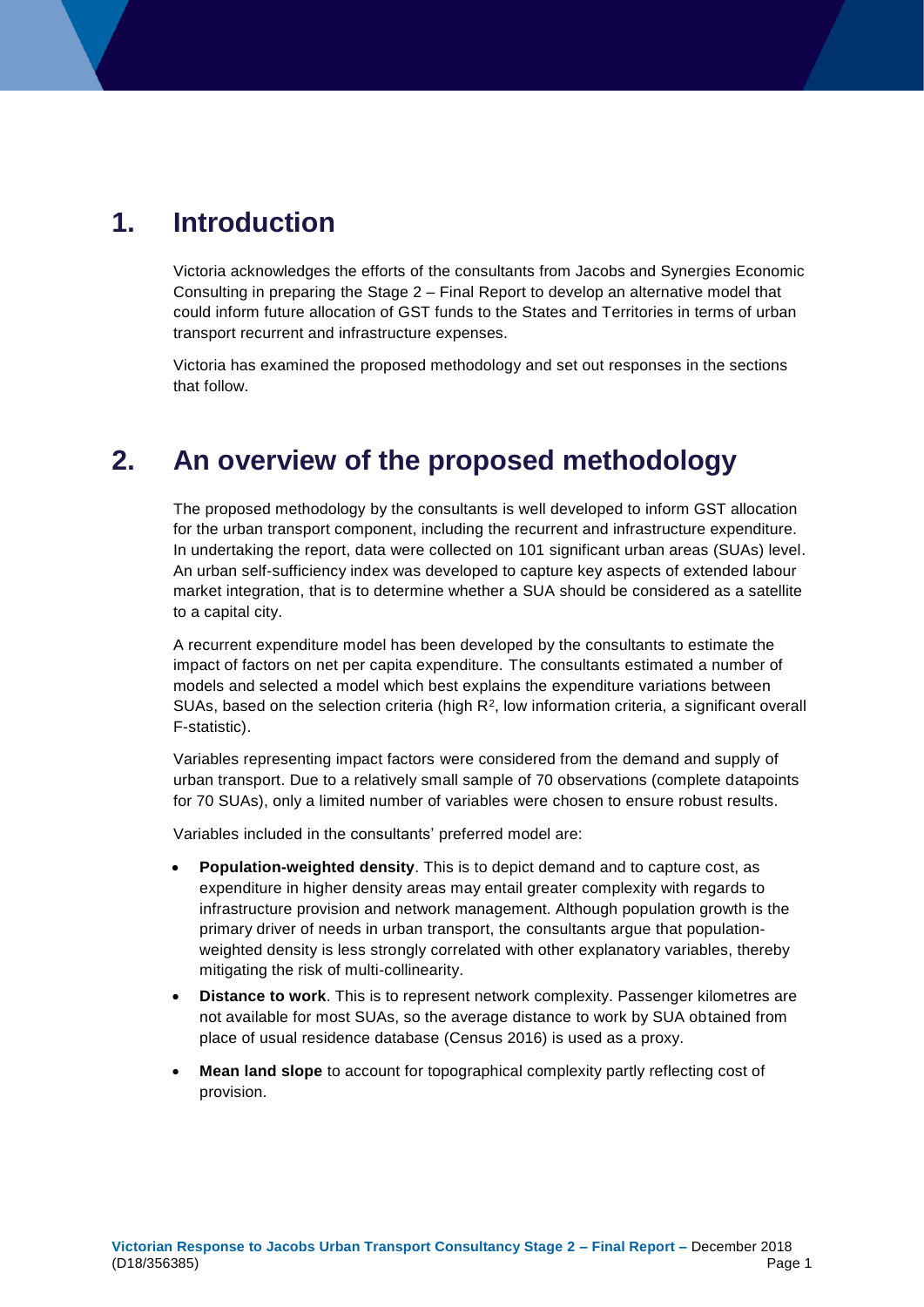**Public transport mode used by passengers***.* This is to represent availability and congestion*.* A linear-log functional form for passenger mode numbers by train and bus are incorporated, which implies that per capita expenses increases with passenger volumes at a decreasing rate.

### <span id="page-5-0"></span>**3. Issues**

#### <span id="page-5-1"></span>**3.1 Definition of urban transport**

Victoria notes that no explicit definition is given in the consultancy for urban transport, nor is there one in the  $2015$  Review<sup>1</sup>. The implicit definition, given the models specified by the consultant, is that urban transport is public transport provided for journeys wholly within a given SUA (and any satellites).

This definition has implications for modes of transport that would be expected to be found in a SUA. For heavy rail, urban transport would only be economically feasible for capital cities where there are high passenger numbers. In other SUAs, it would be expected that heavy rail would be used for transport between SUAs, ie inter-urban transport.

This suggests that there should be five observations for heavy rail (Sydney, Melbourne, Brisbane, Perth and Adelaide). However, the consultant's report states that there are 10 observations. It would be interesting to have the five non-capital city SUAs identified and an assessment made that heavy rail is providing urban transport rather than inter-urban transport. It is important that only urban transport expenses are being used in the models.

Publicly funded ferry transport would be similar to heavy rail, that is it would represent urban transport for capital city SUAs.

Light rail would be for transport wholly within SUAs, although only a handful of SUAs have light rail. Buses would be predominantly for public transport within SUAs, although there would be an inter-urban component of buses. Only expenses relating to urban transport should be considered, although it might be difficult to split the costs between urban and inter-urban bus transport.

#### <span id="page-5-2"></span>**3.2 Policy Neutrality**

1

The consultants discussed policy neutrality in some detail in the theoretical section, but do not discuss it in the application of the regression models. The consultants have given the impression, following their comments at the Officer Working Party telepresence, that it is up to the Commission to deal with the policy neutrality issues. Victoria has some suggestions regarding policy neutrality in the next section.

<sup>1</sup> CGC may request data for urban transport related to all Urban Centres and Localities (UCLs) within SUAs.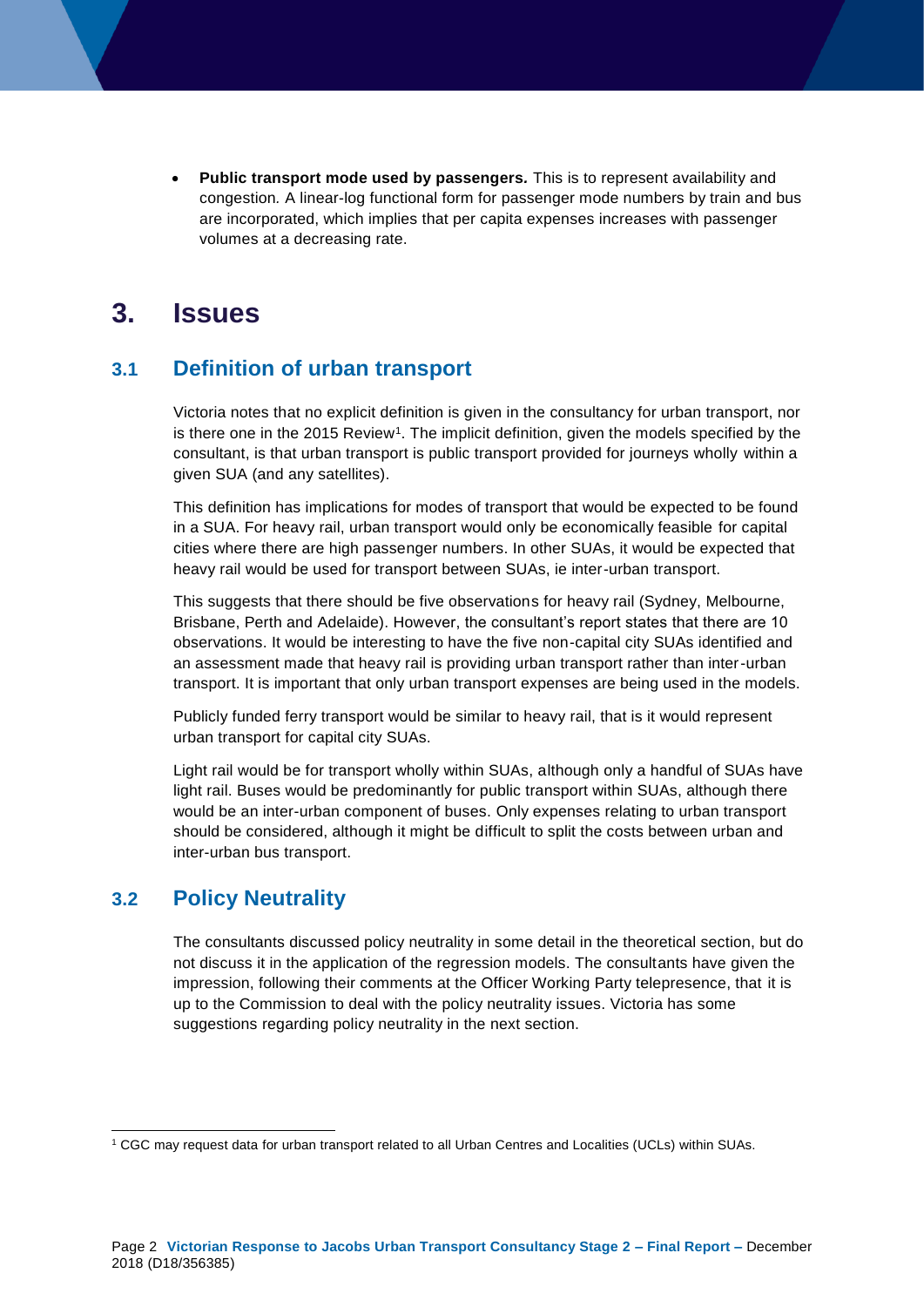#### <span id="page-6-0"></span>**3.3 Recurrent expenditure model**

While Model 1 is the consultants' preferred model for explaining net expenditure per capita on urban transport, it may not be the model that best suits the Commission's purposes. As Victoria understands the Commission's intention, urban transport expenses will be assessed for all SUAs in Australia whether or not urban transport is currently provided in them. In that case the Commission would want to determine the net expense required to provide urban transport in a SUA, based on the average impact of different characteristics on net expenses as given by a regression model. However, a regression model which uses passenger numbers would not be appropriate to determine the net expense of urban transport in a SUA that does not currently have urban transport.

It is assumed that whether or not a SUA has public transport (at least for the ones with smaller populations) is a policy decision and does not reflect the inherent characteristics of the SUA. In determining how much net expenses would be required for urban transport, the existence or not of urban transport in that SUA would be irrelevant to the Commission.

#### <span id="page-6-1"></span>**3.4 Infrastructure expenditure model**

The consultants argue that the operating cost will be highly correlated with investment cost, thus only one model estimating recurrent expenses is required. First, the contributors for operating cost and investment cost are different to some extent. For example, congestion is a key contributor to bus operating costs while construction cost including land value and terrain will be more important for infrastructure. Using a single expense model that accounts for all key cost factors as the sole basis of the funding allocation mechanism may not be proper, as some contributors to investment may be treated less importantly.

Moreover, while recurrent and capital expenditures may have been correlated in the past, that would have reflected a service provision that is different to what is faced now, particularly in the fast-growing capital cities.

The consultants could have devoted more effort in examining capital requirements for urban transport, as there are a number of issues not considered.

Rail (heavy and light) is the only form of transport where the infrastructure is the responsibility of the transport provider. Roads used by buses are the responsibility of the roads authorities. Road infrastructure requirements are assessed by the CGC under urban roads and not under the urban transport category. A similar situation is likely for waterways used by ferries, where the infrastructure is the responsibility of a ports authority.

Another issue which is evolving is the step change in heavy rail infrastructure required when capacity beyond a crucial point is reached, as seen in Melbourne's removal of level crossings. Other infrastructure, such as signalling, also needs to be upgraded to provide additional capacity. Extending rail lines and increasing the number of rail lines in large capital cities are extremely expensive. As the infrastructure assessment is to apply from 2020 when these infrastructure projects are in full swing, Victoria considers that it is important that they are recognised in the assessment.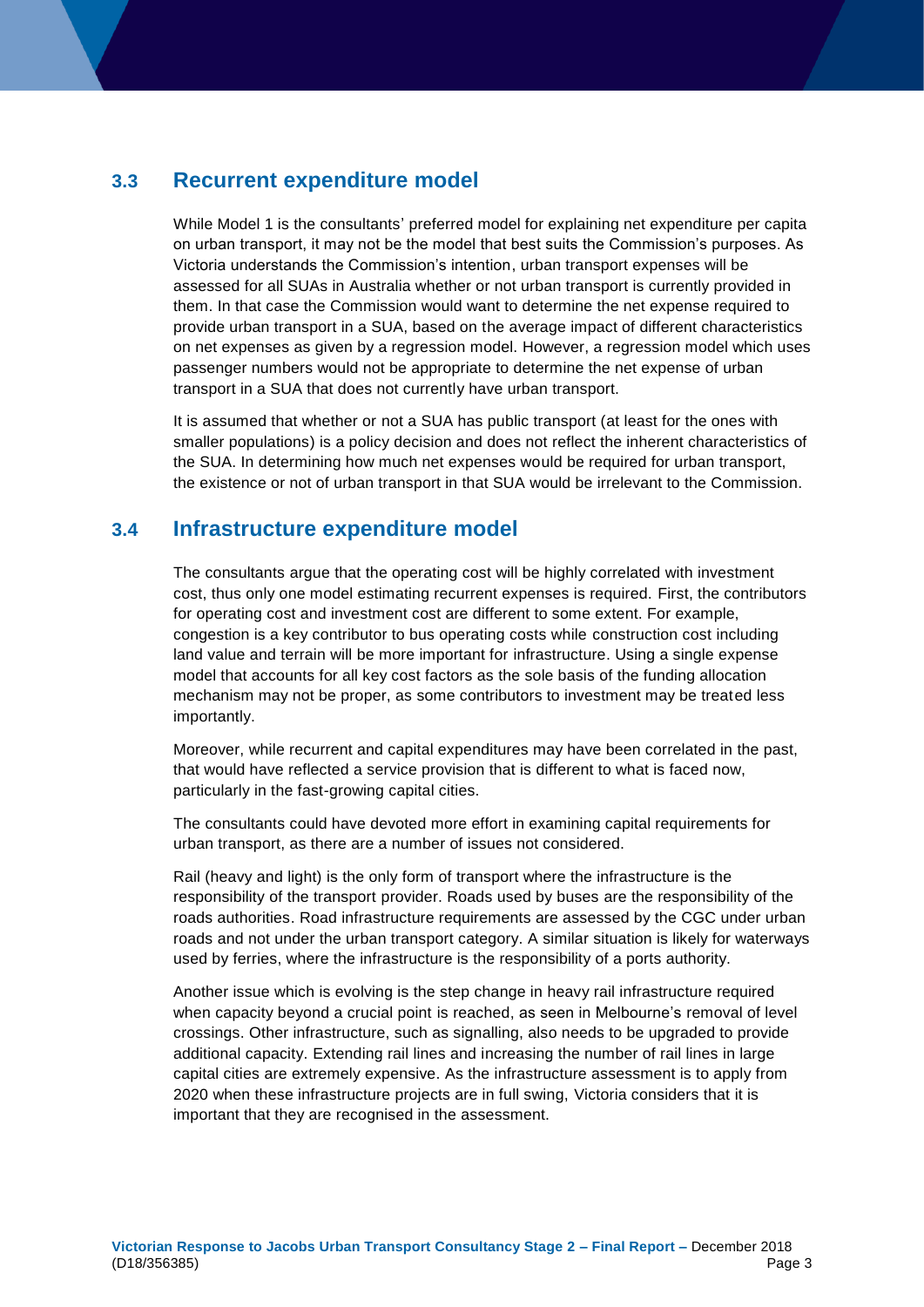#### <span id="page-7-0"></span>**3.5 Economies of Scale**

The consultants have allowed for economies of scale, but they have not tested for diseconomies of scale. As larger cities need much more capital per capita to undertake the transport task, Victoria suggests that the consultants test whether diseconomies of scale exist, by adding a quadratic form.

#### <span id="page-7-1"></span>**3.6 Other comments**

In the consultants preferred Model 1, many key factors are not considered due to data availability or following statistical model selection criteria. For example, employment, a key factor for the need of urban transport especially proving a robust measure of peak demand, is not included. Other demographic or socio-economic status variables such as school enrolment and SEIFA (Socio-Economic Indexes for Areas) are dropped from the model.

While the consultants undertake an assessment of their models in terms of their explanatory power and goodness of fit, they do not appear to provide the same amount of rigour to examine whether the estimated coefficients meet prior expectations.

The estimated constant term for all the models is negative. This term can be regarded as the net expenditure per capita required when there is no demand, congestion, etc. While there may not be observations for low values of these variable, it would be expected that the constant term would be positive. That is, a certain amount of expenditure is required to have an urban transport system before it starts to carry passengers. This is particularly true for capital expenditure with large sunk costs.

Model 4 estimated a negative coefficient on light rail which implies that net per capita expenses would be lower if a SUA had light rail present. As the provision of light rail would be expected to be more expensive than buses this result is counter intuitive and warrants some examination.

A sensitivity analysis is undertaken for Melbourne by adding the model with dummies that have a passenger threshold of 250. Victoria considers that Table E.10 should present the estimated results for models with and without thresholds respectively and explain its implication for Melbourne.

## <span id="page-7-2"></span>**4. Recommendations**

#### <span id="page-7-3"></span>**4.1 Model selection to keep policy neutrality**

It would appear to Victoria that Model 4, which uses dummy variables for transport modes, is the model which best suits the Commission's needs.

If the decision is whether or not to provide public transport and which modes need to be provided in a SUA, a two-stage approach could be used, with the first stage being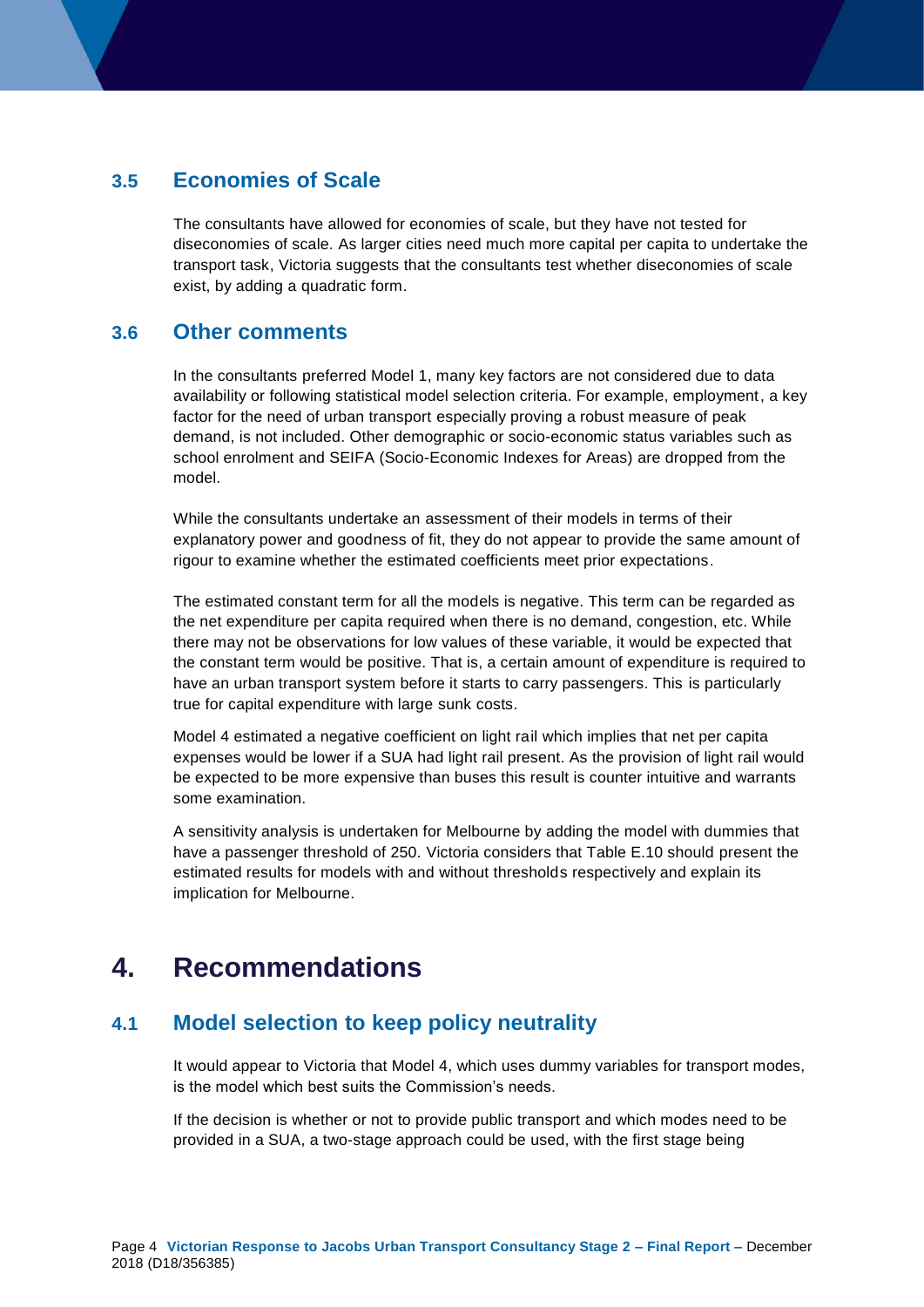estimating the probability, given the characteristics of SUAs that public transport would be provided.

To be able to apply Model 4 coefficients to SUAs where no public transport is currently provided, some rules would be required. It could be assumed that bus transport is provided in all SUAs. Once the population of a SUA exceeds a certain figure (say that for Newcastle-Maitland, the smallest SUA with light rail) then that SUA is assumed to require light rail. Finally, capital city SUAs are assumed to require heavy rail and ferries.

Such an approach would enable the Commission to determine net expenses in a policy neutral way based on the average of what states do.

#### <span id="page-8-0"></span>**4.2 Use stepwise regression**

Victoria suggests that the choice of predictive variables should be carried out with addition to or subtraction from the set of explanatory variables step by step, based on selection criteria.

#### <span id="page-8-1"></span>**4.3 Variables**

Care needs to be taken with some variables, such as SEIFA and perhaps slope, due to there being a large variation in these variables within capital city SUAs. An average value for a capital city SUA would mask the degree of variation within that SUA.

#### <span id="page-8-2"></span>**4.4 Elasticity**

It may be useful to provide estimates of the elasticities, not necessarily the same as the coefficients. The log form in Model 1 only estimates "what is the unit change in net expense per capita resulting from a percentage change in bus and train passengers". Victoria suggests that a way for elasticity estimates, is to use the log form of dependent variable.

#### <span id="page-8-3"></span>**4.5 Other impact factors**

It may be worth comparing the impact of key factors on net per capita expense for different transport modes, as the transport modes vary significantly among different SUAs. Some SUAs do not have rail and others may rely more on bus. Adding dummies for the presence of transport modes (in Model 4) can only explain the area difference in net expenses but not how impact factors affect net expenses for bus, train, ferry etc. To do this, the model could add interaction terms between the existence of transport modes and other explanatory variables, or estimate expense model for each transport mode.

More factors need to be considered. The consultants argue that students do not have access to all available transport modes and the choice of public schools is mandated by school catchment areas. However, secondary school students have more freedom to choose schools and are able to travel further. Victoria suggests that secondary school enrolment or number of private school students should be considered.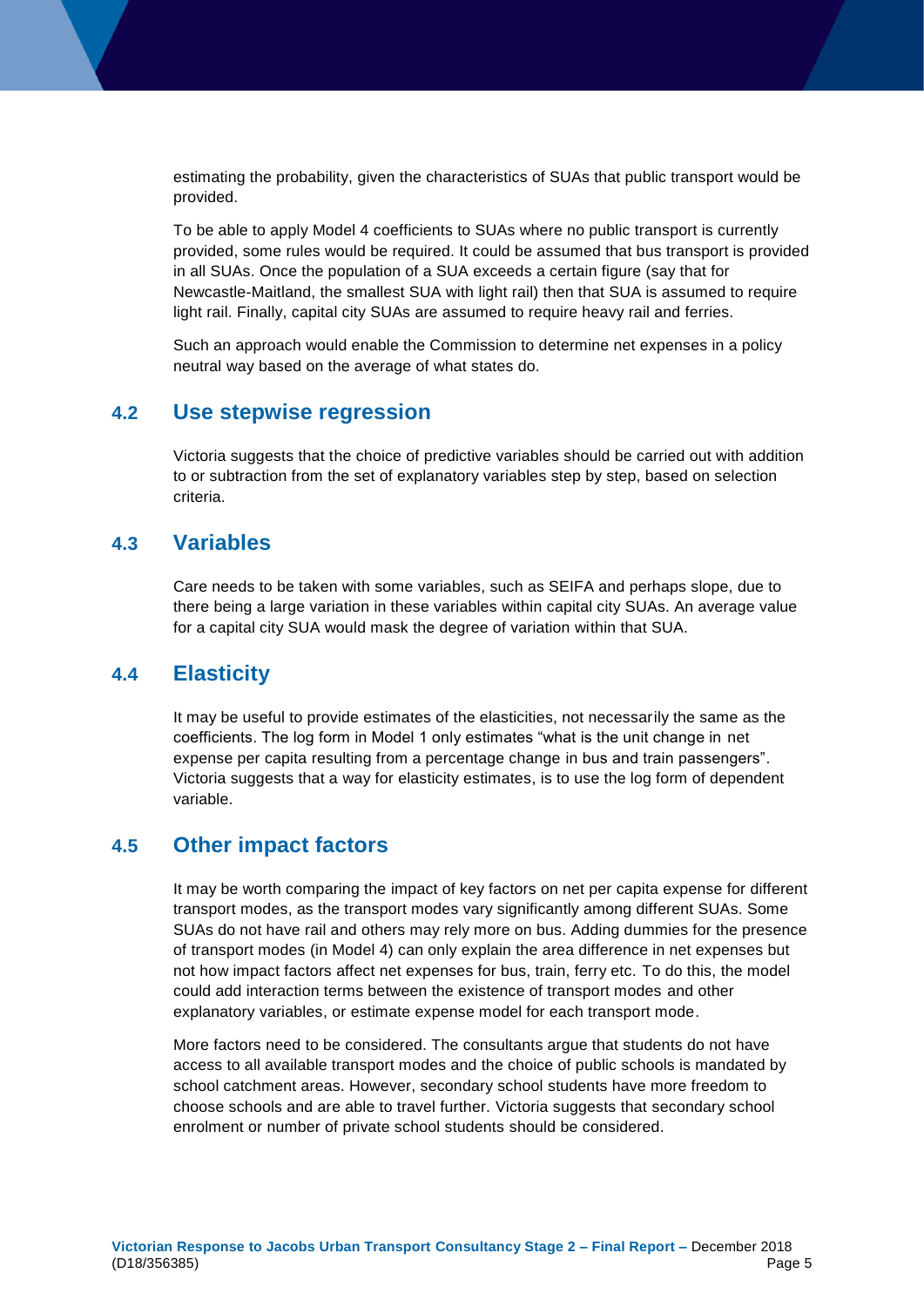Visitors and temporary residents including overseas students are one of the factors contributing to traffic burden of big cities such as Sydney and Melbourne. Victoria suggests that overseas visitors and students reflect demand for public transport and should be considered as impact factors.